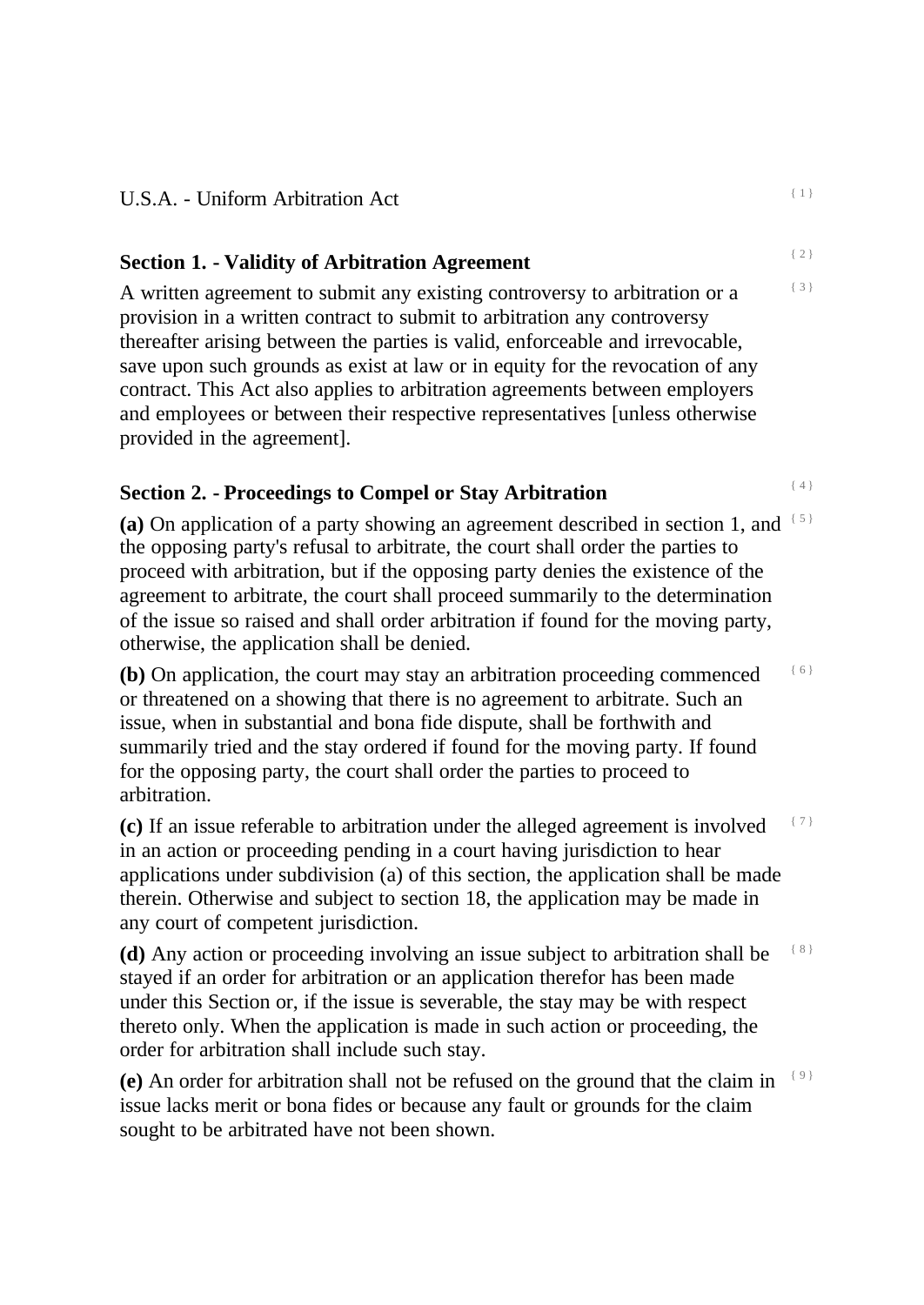| <b>Section 3. - Appointment of Arbitrators by Court</b>                                                                                                                                                                                                                                                                                                                                                                                                                                                                                                                                                                                                                                                                                                                                                                                                           | ${10}$   |
|-------------------------------------------------------------------------------------------------------------------------------------------------------------------------------------------------------------------------------------------------------------------------------------------------------------------------------------------------------------------------------------------------------------------------------------------------------------------------------------------------------------------------------------------------------------------------------------------------------------------------------------------------------------------------------------------------------------------------------------------------------------------------------------------------------------------------------------------------------------------|----------|
| If the arbitration agreement provides a method of appointment of arbitrators,<br>this method shall be followed. In the absence thereof, or if the agreed method<br>fails or for any reason cannot be followed, or when an arbitrator appointed<br>fails or is unable to act and his successor has not been duly appointed, the<br>court on application of a party shall appoint one or more arbitrators. An<br>arbitrator so appointed has all the powers of one specifically named in the<br>agreement.                                                                                                                                                                                                                                                                                                                                                          | ${11}$   |
| <b>Section 4. - Majority Action by Arbitrators</b>                                                                                                                                                                                                                                                                                                                                                                                                                                                                                                                                                                                                                                                                                                                                                                                                                | ${12}$   |
| The powers of the arbitrators may be exercised by a majority unless otherwise<br>provided by the agreement or by this act.                                                                                                                                                                                                                                                                                                                                                                                                                                                                                                                                                                                                                                                                                                                                        | ${13}$   |
| <b>Section 5. - Hearing</b>                                                                                                                                                                                                                                                                                                                                                                                                                                                                                                                                                                                                                                                                                                                                                                                                                                       | ${14}$   |
| Unless otherwise provided by the agreement:                                                                                                                                                                                                                                                                                                                                                                                                                                                                                                                                                                                                                                                                                                                                                                                                                       | ${15}$   |
| (a) The arbitrators shall appoint a time and place for the hearing and cause<br>notification to the parties to be served personally or by registered mail not less<br>than five days before the hearing. Appearance at the hearing waives such<br>notice. The arbitrators may adjourn the hearing from time to time as necessary<br>and, on request of a party and for good cause, or upon their own motion may<br>postpone the hearing to a time not later than the date fixed by the agreement<br>for making the award unless the parties consent to a later date. The arbitrators<br>may hear and determine the controversy upon the evidence produced<br>notwithstanding the failure of a party duly notified to appear. The court on<br>application may direct the arbitrators to proceed promptly with the hearing<br>and determination of the controversy. | ${16}$   |
| (b) The parties are entitled to be heard, to present evidence material to the<br>controversy and to cross-examine witnesses appearing at the hearing.                                                                                                                                                                                                                                                                                                                                                                                                                                                                                                                                                                                                                                                                                                             | $\{17\}$ |
| (c) The hearing shall be conducted by all the arbitrators but a majority may<br>determine any question and render a final award. If, during the course of the<br>hearing, an arbitrator for any reason ceases to act, the remaining arbitrator or<br>arbitrators appointed to act as neutrals may continue with the hearing and<br>determination of the controversy.                                                                                                                                                                                                                                                                                                                                                                                                                                                                                              | ${18}$   |
| <b>Section 6. - Representation by Attorney</b>                                                                                                                                                                                                                                                                                                                                                                                                                                                                                                                                                                                                                                                                                                                                                                                                                    | ${19}$   |
| A party has the right to be represented by an attorney at any proceeding or<br>hearing under this act. A waiver thereof prior to the proceeding or hearing is<br>ineffective.                                                                                                                                                                                                                                                                                                                                                                                                                                                                                                                                                                                                                                                                                     | ${20}$   |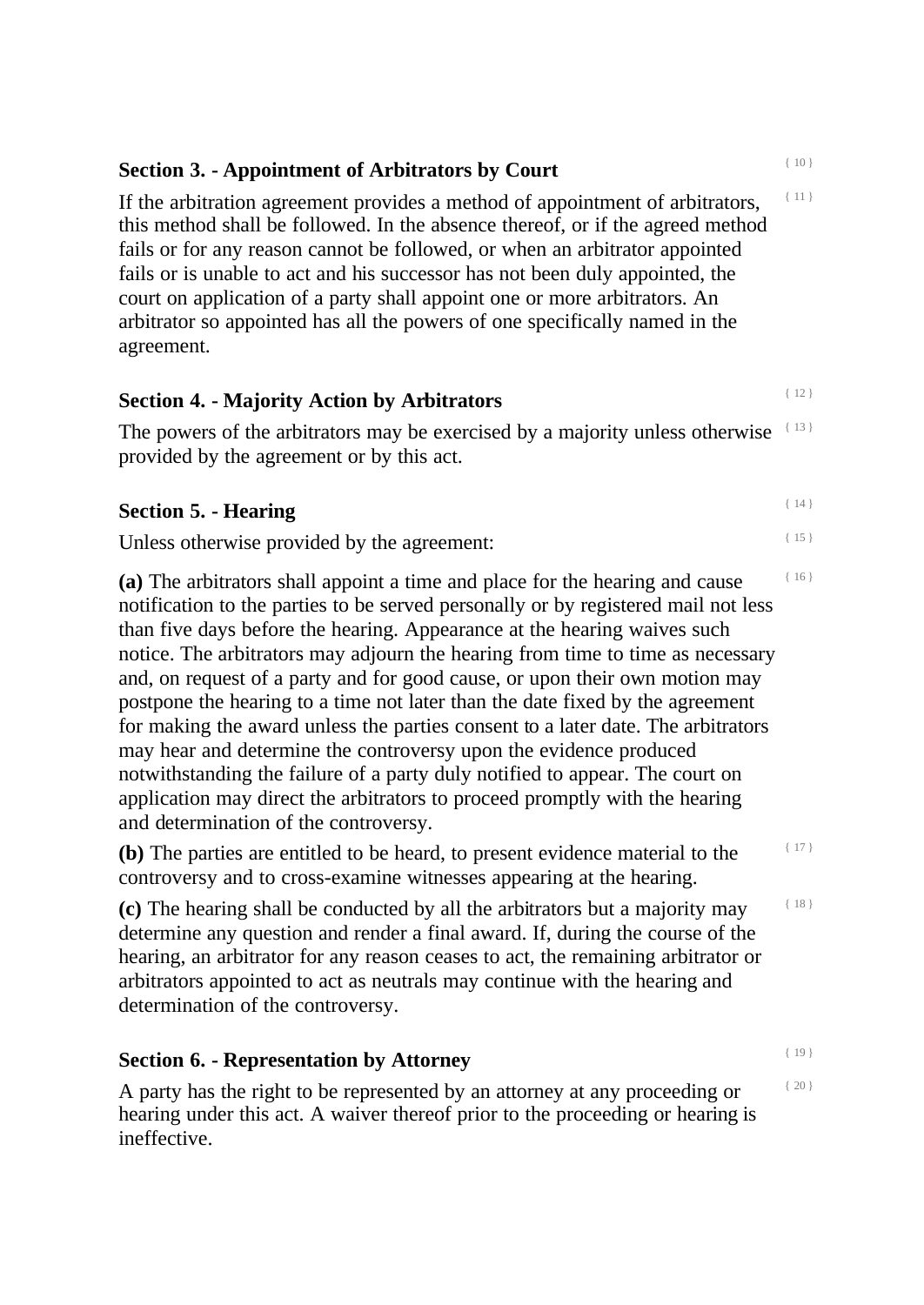| <b>Section 7. - Witnesses, Subpoenas, Depositions</b>                                                                                                                                                                                                                                                                                                                                                                                                    | ${21}$ |
|----------------------------------------------------------------------------------------------------------------------------------------------------------------------------------------------------------------------------------------------------------------------------------------------------------------------------------------------------------------------------------------------------------------------------------------------------------|--------|
| (a) The arbitrators may issue (cause to be issued) subpoenas for the<br>attendance of witnesses and for the production of books, records, documents<br>and other evidence, and shall have the power to administer oaths. Subpoenas<br>so issued shall be served, and upon application to the court by a party or the<br>arbitrators, enforced, in the manner provided by law for the service and<br>enforcement of subpoenas in a civil action.          | ${22}$ |
| (b) On application of a party and for use as evidence, the arbitrators may<br>permit a deposition to be taken, in the manner and upon the terms designated<br>by the arbitrators, of a witness who cannot be subpoenaed or is unable to<br>attend the hearing.                                                                                                                                                                                           | ${23}$ |
| (c) All provisions of law compelling a person under subpoena to testify are<br>applicable.                                                                                                                                                                                                                                                                                                                                                               | ${24}$ |
| (d) Fees for attendance as a witness shall be the same as for a witness in the<br>court.                                                                                                                                                                                                                                                                                                                                                                 | ${25}$ |
| <b>Section 8. - Award</b>                                                                                                                                                                                                                                                                                                                                                                                                                                | ${26}$ |
| (a) The award shall be in writing and signed by the arbitrators joining in the<br>award. The arbitrators shall deliver a copy to each party personally or by<br>registered mail, or as provided in the agreement.                                                                                                                                                                                                                                        | ${27}$ |
| (b) An award shall be made within the time fixed therefor by the agreement<br>or, if not so fixed, within such time as the court orders on application of a<br>party. The parties may extend the time in writing either before or after the<br>expiration thereof. A party waives the objection that an award was not made<br>within the time required unless he notifies the arbitrators of his objection prior<br>to the delivery of the award to him. | ${28}$ |
| <b>Section 9. - Change of Award by Arbitrators</b>                                                                                                                                                                                                                                                                                                                                                                                                       | ${29}$ |
| On application of a party or, if an application to the court is pending under<br>Sections 11, 12 or 13, on submission to the arbitrators by the court under such<br>conditions as the court may order, the arbitrators may modify or correct the<br>award upon the grounds stated in paragraphs (1) and (3) of subdivision (a) of<br>section 13, or for the purpose of clarifying the award. The application shall be                                    | ${30}$ |

made within twenty days after delivery of the award to the applicant. Written notice thereof shall be given forthwith to the opposing party, stating he must serve his objections thereto, if any, within ten days from the notice. The award so modified or corrected is subject to the provisions of Sections 11, 12 and 13.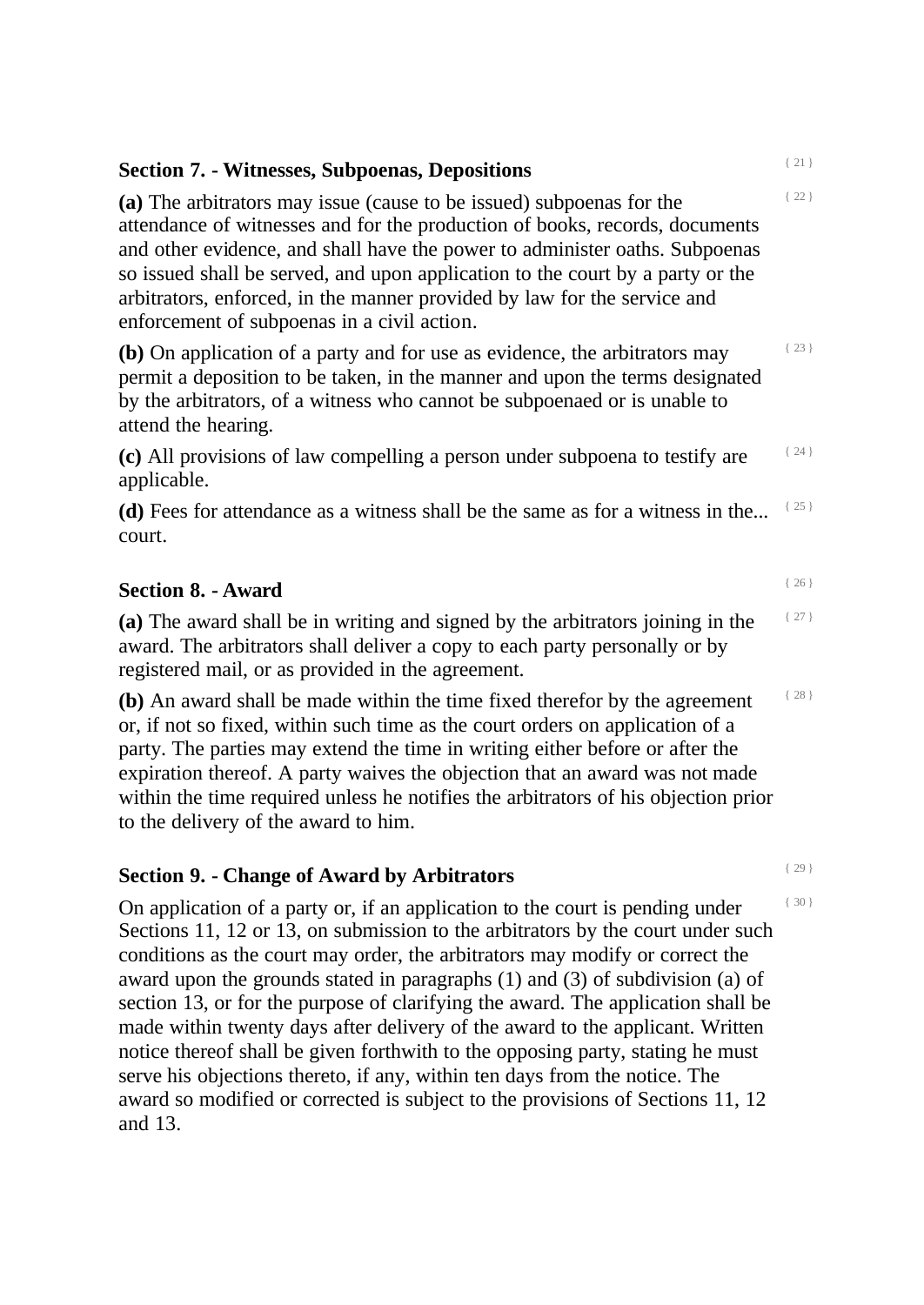| <b>Section 10. - Fees and Expenses of Arbitration</b>                                                                                                                                                                                                                                                                                                                                                | ${31}$   |
|------------------------------------------------------------------------------------------------------------------------------------------------------------------------------------------------------------------------------------------------------------------------------------------------------------------------------------------------------------------------------------------------------|----------|
| Unless otherwise provided in the agreement to arbitrate, the arbitrators'<br>expenses and fees, together with other expenses, not including counsel fees,<br>incurred in the conduct of the arbitration, shall be paid as provided in the<br>award.                                                                                                                                                  | ${32}$   |
| <b>Section 11. - Confirmation of an Award</b>                                                                                                                                                                                                                                                                                                                                                        | ${33}$   |
| Upon application of a party, the court shall confirm an award, unless within<br>the time limits hereinafter imposed grounds are urged for vacating or<br>modifying or correcting the award, in which case the court shall proceed as<br>provided in Sections 12 and 13.                                                                                                                              | ${34}$   |
| <b>Section 12. - Vacating an Award</b>                                                                                                                                                                                                                                                                                                                                                               | ${35}$   |
| (a) Upon application of a party, the court shall vacate an award where:                                                                                                                                                                                                                                                                                                                              | ${36}$   |
| (1) The award was procured by corruption, fraud or other undue means;                                                                                                                                                                                                                                                                                                                                | ${37}$   |
| (2) There was evident partiality by an arbitrator appointed as a neutral or<br>corruption in any of the arbitrators or misconduct prejudicing the rights of any<br>party;                                                                                                                                                                                                                            | ${38}$   |
| (3) The arbitrators exceeded their powers;                                                                                                                                                                                                                                                                                                                                                           | ${39}$   |
| (4) The arbitrators refused to postpone the hearing upon sufficient cause being<br>shown therefor or refused to hear evidence material to the controversy or<br>otherwise so conducted the hearing, contrary to the provisions of section 5, as<br>to prejudice substantially the rights of a party; or                                                                                              | $40$ }   |
| (5) There was no arbitration agreement and the issue was not adversely<br>determined in proceedings under section 2 and the party did not participate in<br>the arbitration hearing without raising the objection; but the fact that the relief<br>was such that it could not or would not be granted by a court of law or equity<br>is not ground for vacating or refusing to confirm the award.    | $\{41\}$ |
| (b) An application under this Section shall be made within ninety days after<br>delivery of a copy of the award to the applicant, except that, if predicated<br>upon corruption, fraud or other undue means, it shall be made within ninety<br>days after such grounds are known or should have been known.                                                                                          | ${42}$   |
| (c) In vacating the award on grounds other than stated in clause (5) of<br>subsection (a) the court may order a rehearing before new arbitrators chosen<br>as provided in the agreement, or in the absence thereof, by the court in<br>accordance with section 3, or if the award is vacated on grounds set forth in<br>clauses (3) and (4) of subsection (a) the court may order a rehearing before | ${43}$   |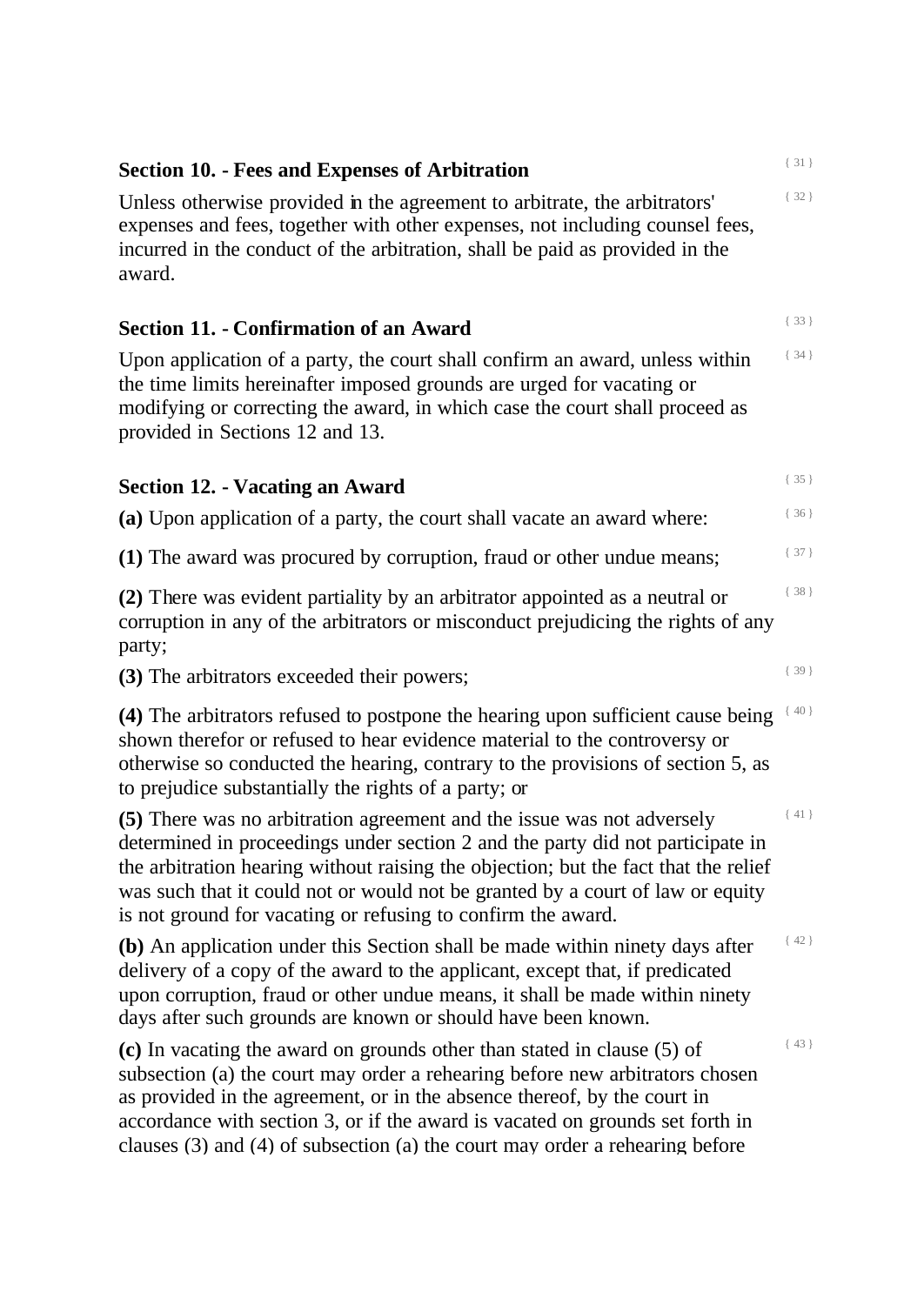the arbitrators who made the award or their successors appointed in accordance with section 3. The time within which the agreement requires the award to be made is applicable to the rehearing and commences from the date of the order.

| <b>Section 13. - Modification or Correction of Award</b>                                                                                                                                                                                                                                                                | ${44}$   |
|-------------------------------------------------------------------------------------------------------------------------------------------------------------------------------------------------------------------------------------------------------------------------------------------------------------------------|----------|
| (a) Upon application made within ninety days after delivery of a copy of the<br>award to the applicant, the court shall modify or correct the award where:                                                                                                                                                              | ${45}$   |
| (1) There was an evident miscalculation of figures or an evident mistake in<br>the description of any person, thing or property referred to in the award;                                                                                                                                                               | ${46}$   |
| (2) The arbitrators have awarded upon a matter not submitted to them and the<br>award may be corrected without affecting the merits of the decision upon the<br>issues submitted; or                                                                                                                                    | ${47}$   |
| (3) The award is imperfect in a matter of form, not affecting the merits of the<br>controversy.                                                                                                                                                                                                                         | ${48}$   |
| (b) If the application is granted, the court shall modify and correct the award<br>so as to effect its intent and shall confirm the award as so modified and<br>corrected. Otherwise, the court shall confirm the award as made.                                                                                        | ${49}$   |
| (c) An application to modify or correct an award may be joined in the<br>alternative with an application to vacate the award.                                                                                                                                                                                           | ${50}$   |
| <b>Section 14. - Judgment or Decree on Award</b>                                                                                                                                                                                                                                                                        | ${51}$   |
| Upon the granting of an order confirming, modifying or correcting an award,<br>judgment or decree shall be entered in conformity therewith and be enforced<br>as any other judgment or decree. Costs of the application and of the<br>proceedings subsequent thereto, and disbursements may be awarded by the<br>court. | ${52}$   |
| <b>Section 15. - Judgment Roll, Docketing</b>                                                                                                                                                                                                                                                                           | ${53}$   |
| (a) On entry of judgment or decree, the clerk shall prepare the judgment roll<br>consisting, to the extent filed, of the following:                                                                                                                                                                                     | ${54}$   |
| (1) The agreement and each written extension of the time within which to<br>make the award;                                                                                                                                                                                                                             | ${55}$   |
| $(2)$ The award;                                                                                                                                                                                                                                                                                                        | ${56}$   |
| (3) A copy of the order confirming, modifying or correcting the award; and                                                                                                                                                                                                                                              | ${57}$   |
| (4) A copy of the judgment or decree.                                                                                                                                                                                                                                                                                   | $\{58\}$ |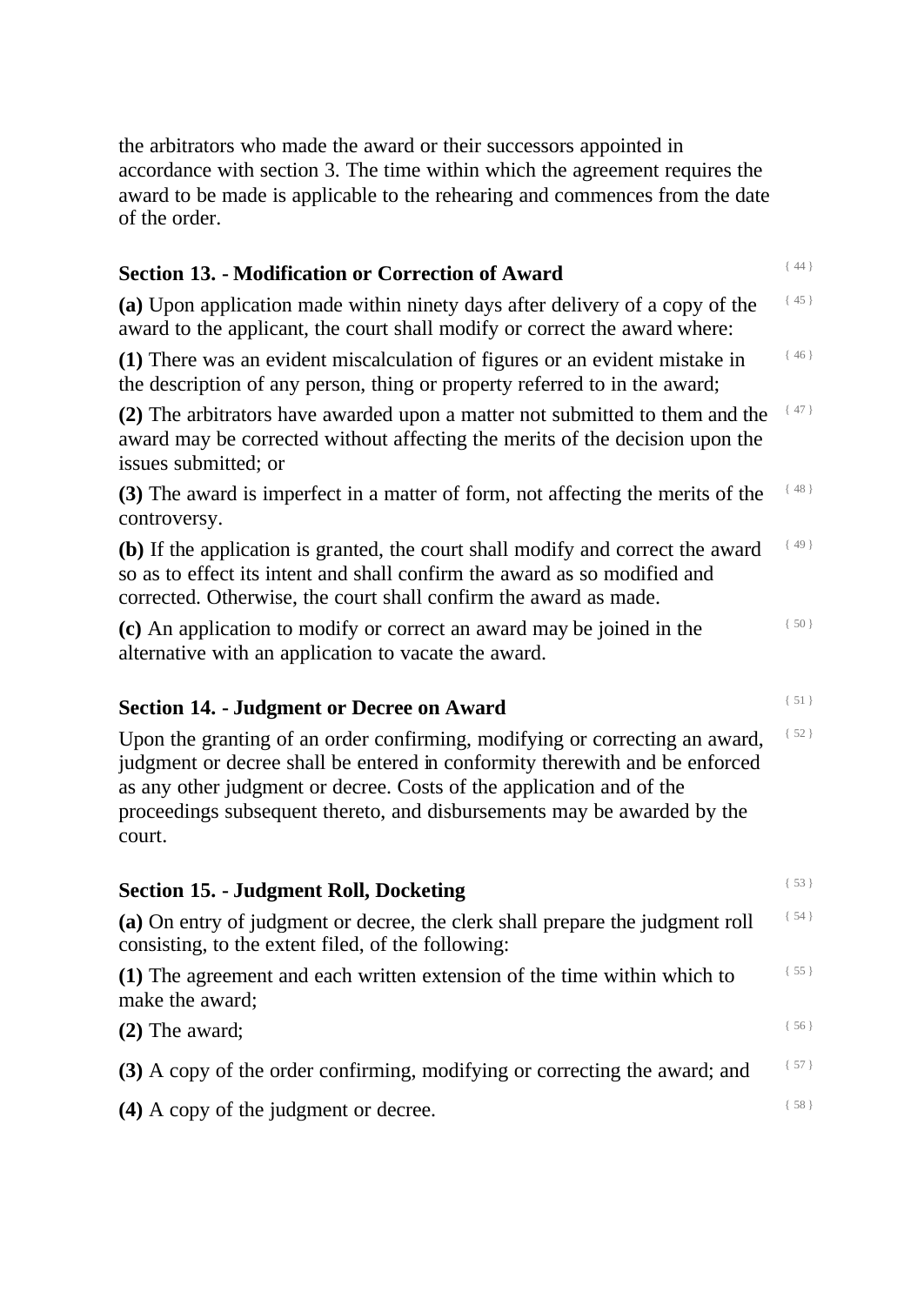| State confers jurisdiction on the court to enforce the agreement under this Act<br>and to enter judgment on an award thereunder.                                                                                                                                                                                                                                                                                                                                                                                                                                           |        |
|----------------------------------------------------------------------------------------------------------------------------------------------------------------------------------------------------------------------------------------------------------------------------------------------------------------------------------------------------------------------------------------------------------------------------------------------------------------------------------------------------------------------------------------------------------------------------|--------|
| <b>Section 18. - Venue</b>                                                                                                                                                                                                                                                                                                                                                                                                                                                                                                                                                 | ${64}$ |
| An initial application shall be made to the court of the [county] in which the<br>agreement provides the arbitration hearing shall be held or, if the hearing has<br>been held, in the county in which it was held. Otherwise the application shall<br>be made in the [county] where the adverse party resides or has a place of<br>business or, if he has no residence or place of business in this State, to the<br>court of any [county]. All subsequent applications shall be made to the court<br>hearing the initial application unless the court otherwise directs. | ${65}$ |
| <b>Section 19. - Appeals</b>                                                                                                                                                                                                                                                                                                                                                                                                                                                                                                                                               | ${66}$ |
| (a) An appeal may be taken from:                                                                                                                                                                                                                                                                                                                                                                                                                                                                                                                                           | ${67}$ |
| (1) An order denying an application to compel arbitration made under section<br>2;                                                                                                                                                                                                                                                                                                                                                                                                                                                                                         | ${68}$ |
| (2) An order granting an application to stay arbitration made under section<br>2(b);                                                                                                                                                                                                                                                                                                                                                                                                                                                                                       | ${69}$ |
| (3) An order confirming or denying confirmation of an award;                                                                                                                                                                                                                                                                                                                                                                                                                                                                                                               | ${70}$ |
| (4) An order modifying or correcting an award;                                                                                                                                                                                                                                                                                                                                                                                                                                                                                                                             | ${71}$ |
| (5) An order vacating an award without directing a rehearing; or                                                                                                                                                                                                                                                                                                                                                                                                                                                                                                           | ${72}$ |
| (6) A judgment or decree entered pursuant to the provisions of this act.                                                                                                                                                                                                                                                                                                                                                                                                                                                                                                   | ${73}$ |
| (b) The appeal shall be taken in the manner and to the same extent as from                                                                                                                                                                                                                                                                                                                                                                                                                                                                                                 | ${74}$ |

be by motion and shall be heard in the manner and upon the notice provided by law or rule of court for the making and hearing of motions. Unless the parties have agreed otherwise, notice of an initial application for an order shall be served in the manner provided by law for the service of a summons in an action.

# **Section 17. - Court, Jurisdiction**

The term "court" means any court of competent jurisdiction of this State. The making of an agreement described in section 1 providing for arbitration in this State confers jurisdiction on the court to enforce the agreement under this Act { 63 }

## **Section 16. - Applications to Court** <br> **Section 16. - Applications to Court**

**(b)** The judgment or decree may be docketed as if rendered in an action.

Except as otherwise provided, an application to the court under this Act shall

{ 61 }